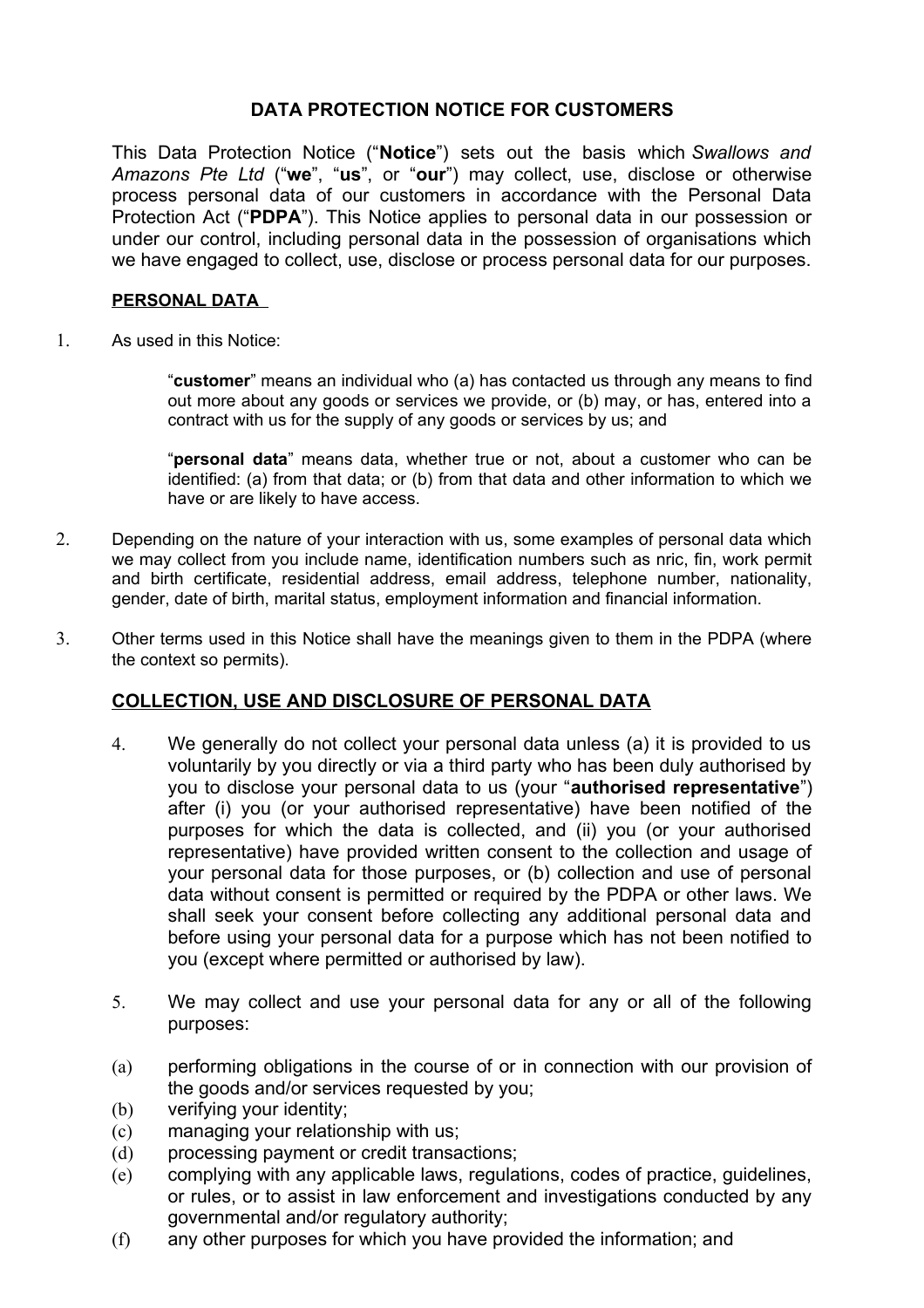- (g) any other incidental business purposes related to or in connection with the above.
- 6. We may disclose your personal data:
	- (a) where such disclosure is required for performing obligations in the course of or in connection with our provision of the goods and services requested by you.

#### **WITHDRAWING YOUR CONSENT**

- 7. The consent that you provide for the collection, use and disclosure of your personal data will remain valid until such time it is being withdrawn by you in writing. You may withdraw consent and request us to stop collecting, using and/or disclosing your personal data for any or all of the purposes listed above by submitting your request in writing or via email to our Data Protection Officer at the contact details provided below.
- 8. Upon receipt of your written request to withdraw your consent, we may require reasonable time (depending on the complexity of the request and its impact on our relationship with you) for your request to be processed and for us to notify you of the consequences of us acceding to the same, including any legal consequences which may affect your rights and liabilities to us. In general, we shall seek to process your request within twenty-one (21) business days of receiving it.
- 9. Whilst we respect your decision to withdraw your consent, please note that depending on the nature and scope of your request, we may not be in a position to continue providing our goods or services to you and we shall, in such circumstances, notify you before completing the processing of your request. Should you decide to cancel your withdrawal of consent, please inform us in writing in the manner described in clause 7 above.
- 10. Please note that withdrawing consent does not affect our right to continue to collect, use and disclose personal data where such collection, use and disclose without consent is permitted or required under applicable laws.

#### **ACCESS TO AND CORRECTION OF PERSONAL DATA**

- 11. If you wish to make (a) an access request for access to a copy of the personal data which we hold about you or information about the ways in which we use or disclose your personal data, or (b) a correction request to correct or update any of your personal data which we hold about you, you may submit your request in writing or via email to our Data Protection Officer at the contact details provided below.
- 12. Please note that a reasonable fee may be charged for an access request. If so, we will inform you of the fee before processing your request.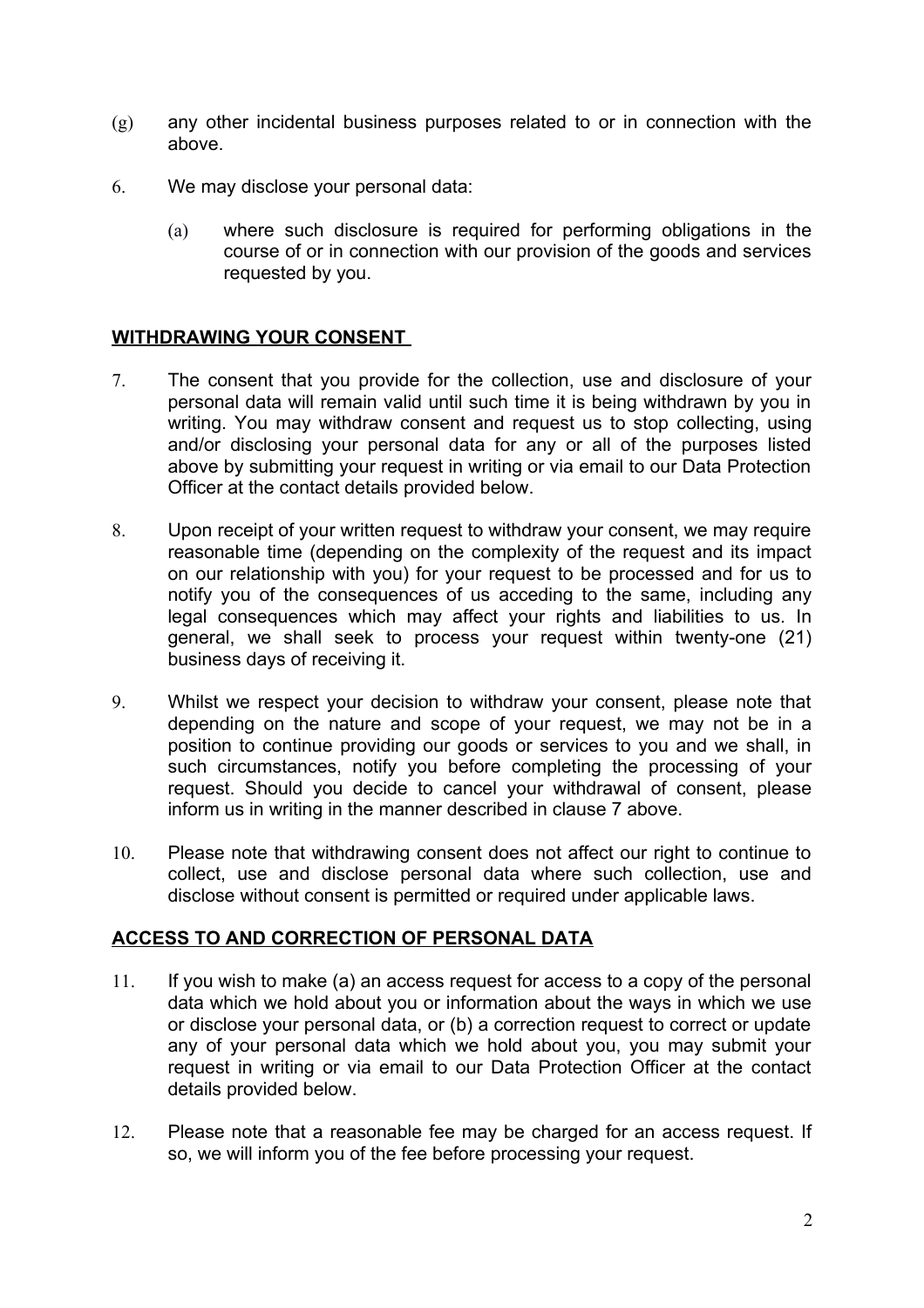13. We will respond to your request as soon as reasonably possible. In general, our response will be within twenty-one (21) business days. Should we not be able to respond to your request within thirty (30) days after receiving your request, we will inform you in writing within thirty (30) days of the time by which we will be able to respond to your request. If we are unable to provide you with any personal data or to make a correction requested by you, we shall generally inform you of the reasons why we are unable to do so (except where we are not required to do so under the PDPA).

# **PROTECTION OF PERSONAL DATA**

- 14. To safeguard your personal data from unauthorised access, collection, use, disclosure, copying, modification, disposal or similar risks, we have introduced appropriate administrative, physical and technical measures such as up-to-date antivirus protection, use of privacy filters, and disclosing personal data both internally and to our authorised third party service providers and agents only on a need-to-know basis.
	- 15. You should be aware, however, that no method of transmission over the Internet or method of electronic storage is completely secure. While security cannot be guaranteed, we strive to protect the security of your information and are constantly reviewing and enhancing our information security measures.

# **ACCURACY OF PERSONAL DATA**

16. We generally rely on personal data provided by you (or your authorised representative). In order to ensure that your personal data is current, complete and accurate, please update us if there are changes to your personal data by informing our Data Protection Officer in writing or via email at the contact details provided below.

# **RETENTION OF PERSONAL DATA**

- 17. We may retain your personal data for as long as it is necessary to fulfil the purpose for which it was collected, or as required or permitted by applicable laws.
- 18. We will cease to retain your personal data, or remove the means by which the data can be associated with you, as soon as it is reasonable to assume that such retention no longer serves the purpose for which the personal data was collected, and is no longer necessary for legal or business purposes.

# **TRANSFERS OF PERSONAL DATA OUTSIDE OF SINGAPORE**

19. We generally do not transfer your personal data to countries outside of Singapore. However, if we do so, we will obtain your consent for the transfer to be made and we will take steps to ensure that your personal data continues to receive a standard of protection that is at least comparable to that provided under the PDPA.

# **DATA PROTECTION OFFICER**